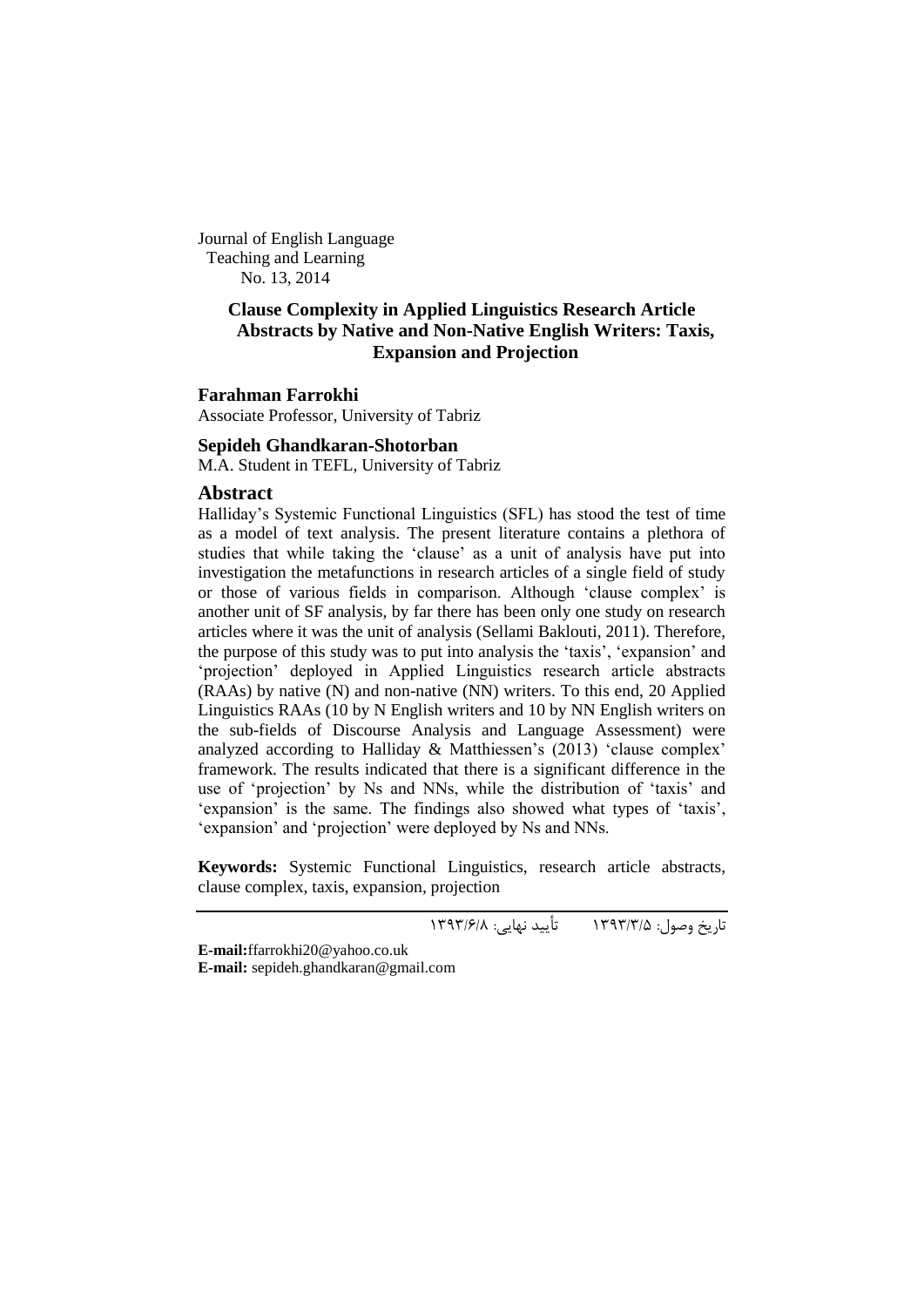## **Introduction**

Over the course of decades, research articles (RAs) have been recognized as a beckoning area of investigation that is vastly capacious of textual knowledge. Researchers, therefore, have bombarded them with various kinds of analysis. As an example, a lot of studies have put into analysis the rhetorical patterns of RA sections in terms of the moves they were composed of (e.g. Holmes, 2013; Lim, 2006, 2011; Ozturk, 2006; Peacock, 2002). The language of RAs also has not passed unnoticed by the curious minds of the researchers (e.g. Hu & Cao, 2011; Martinez, 2005; Ye & Wang, 2013). Although grammaticality and organization of texts are absolutely crucial in academic writing, being able to make meaning in a particular field of study is far more important. The process of meaning making in various disciplines, therefore, began to be more scrupulously attended to within functional frameworks. Halliday"s Systemic Functional Linguistics (SFL) is one such framework that enables the text analysts to carry out a microscopic analysis of texts at all levels of "clause", "below", "above" and "beyond" it. Looking at the clause from "above", this article aims to concentrate on the "clause complexes" deployed by native (N) and non-native (NN) English writers in their quantitative research article abstracts (RAAs) in the field of Applied Linguistics.

# **Theoretical Background**

SFL is one of the main varieties of functional linguistics which was developed in the twentieth century and continues to be developed even in this one. It is a theory of language which aims to explain how humans make meaning. Its chief architect is Michael Halliday, formerly professor of Linguistics at the University of Sydney (Halliday, 1994). The SF approach is progressively being recognized as a very useful descriptive and interpretive framework that considers language as a strategic, meaning-making powerhouse (Eggins, 1994).

One of the prevailing concepts for systemicists is the idea of text. Halliday and Matthiessen (2013) define text as something that we produce when speaking or writing; In fact, as they put it,"[a text] is what listeners and readers engage with and interpret" (p. 3). The term 'interpret' suggests that the meaning of a text is not absolute. This is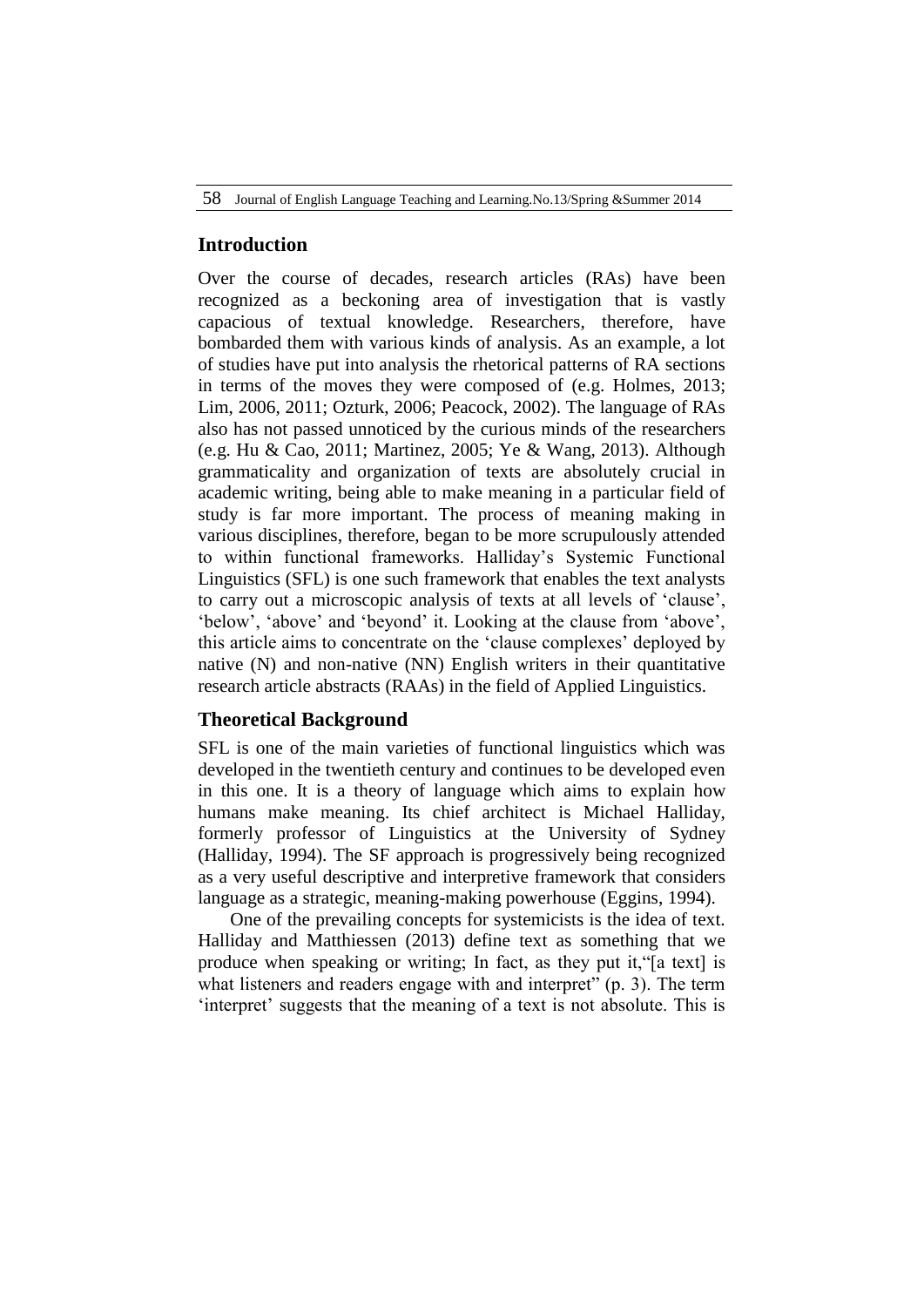so because each "text carries with it, as a part of it, aspects of the context in which it was produced and presumably within which it would be considered appropriate" (Eggins, 1994, p. 7). More generally, having taken the idea of Malinowski (1935), SF linguists believe language and context are mutually exclusive. In other words, unless the context is clear, the meaning of what someone says or writes cannot be fully understood. For them, context falls into two categories: context of situation (register) and that of culture (genre).

This brings us to another predominant issue in SFL – the idea of choice. SF linguists believe language is an "interrelated system of choices", a "network of choices" which they call "paradigm". They argue that the goal of a systemic grammar should be the study and exploration of why a certain choice is made along text and discourse from the paradigm rather than other choices that could have been made (Halliday & Matthiessen, 2004). In other words, SF linguists focus on paradigmatic relations not on syntagmatic ones – on what you say in relation to what you said and what you are going to say (Martin, 2010).

The two abovementioned issues – that of context especially genre and that of choice – brought on academic reverberations worldwide. Suddenly there was and continues to be a proliferation of studies on comparing and contrasting the language of different genres. Since RAs prevail among other research-process genres (Swales, 1990), multitude of studies has been done on them in terms of the disciplinary differences and their effect on the structural choices in RAs (e.g. Sellami Baklouti, 2011). An exponential increase in the internationalization of academic community also suggests that there are burgeoning numbers of NN speakers of English who attempt to publish RAs in keeping with the English writing conventions, which is interesting enough to encourage research.

SFL is packed with various structural choices, one of which is the "clause complex". It is a larger unit that consists of two or more clauses (Halliday & Matthiessen, 2013; Thompson, 2004; Pandian & Assadi, 2010; Martin et al., 1997). It is believed that when creating a text, one can augment the clause either "internally" by using a circumstantial element or "externally" by using another clause, thereby creating a "clause complex". According to Halliday & Matthiessen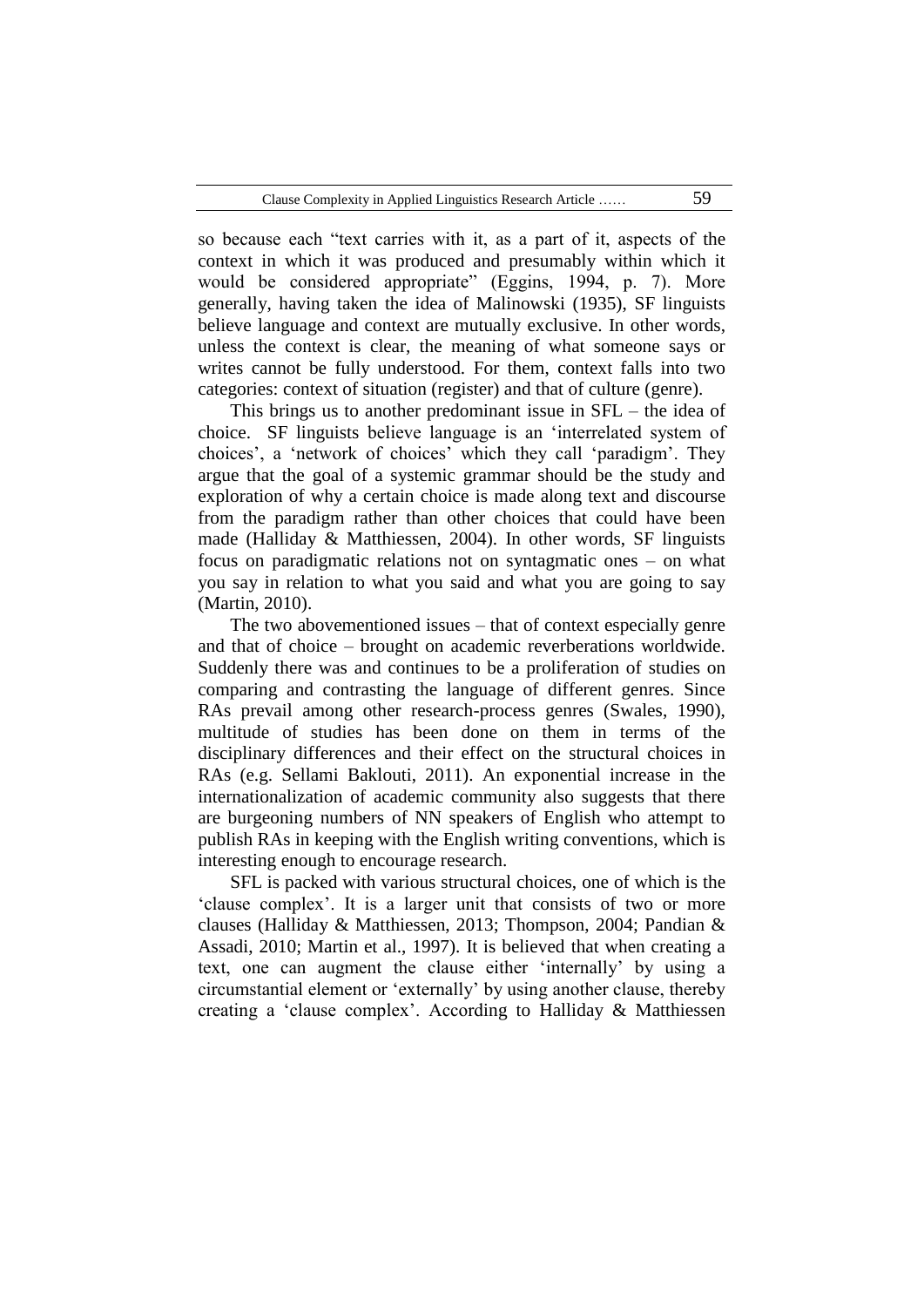(2004), "the decision [basically] depends on …. how much textual, interpersonal and experiential semiotic "weight" is to be assigned to the unit" (p. 369). They also go on to state that semantically speaking, creating a clause complex leads to "tighter integration of meaning" (p. 365).

RAAs are an important sub-genre to be investigated mainly because they literally "sell" the article. There is some literature on the schematic structure of abstracts (e.g. Hyland, 2004). Moreover, other studies exist on linguistic organization of abstracts. For instance, Salager-Meyer (1992) investigated the frequency of modality and verb tenses. In another study, Hu & Cao (2011) carried out a comparative analysis of hedging and boosting in abstracts of Applied Linguistics articles published in English- and Chinese-medium journals, concluding that abstracts published in English-medium journals manifest more hedges than those published in Chinese-medium journals. In the same vein, Pho (2014), while exploring the rhetorical moves of abstracts in the fields of Applied Linguistics and Educational Technology, shed light on their linguistic realizations and elaborated on authorial stance in each abstract move.

Taking a different perspective, SellamiBaklouti (2011) put into analysis the "taxis" system in RAAs. In this paper, abstracts of six academic disciplines were analyzed. It was found that soft disciplines opt for "clause complexes" over "clause simplexes" and that the distribution of "hypotaxis" in soft disciplines was high. She attributed this frequency to the concise and persuasive nature of abstracts. In this study, Applied Linguistics was not included as the corpus of soft sciences. To fill the gap, the present article aims to analyze the use of "taxis", "expansion" and "projection" in Applied Linguistics quantitative RAAs by N and NN English writers.

## **Method**

## *Categories of analysis*

In examining the 'clause complex', we are indeed dealing with the relationship between clauses. The two fundamental systems in this regard are "taxis" and logico-semantic relation. "Taxis" refers to the degree of interdependency. Two interdependent clauses can be either of equal status ("parataxis") or of unequal status ("hypotaxis").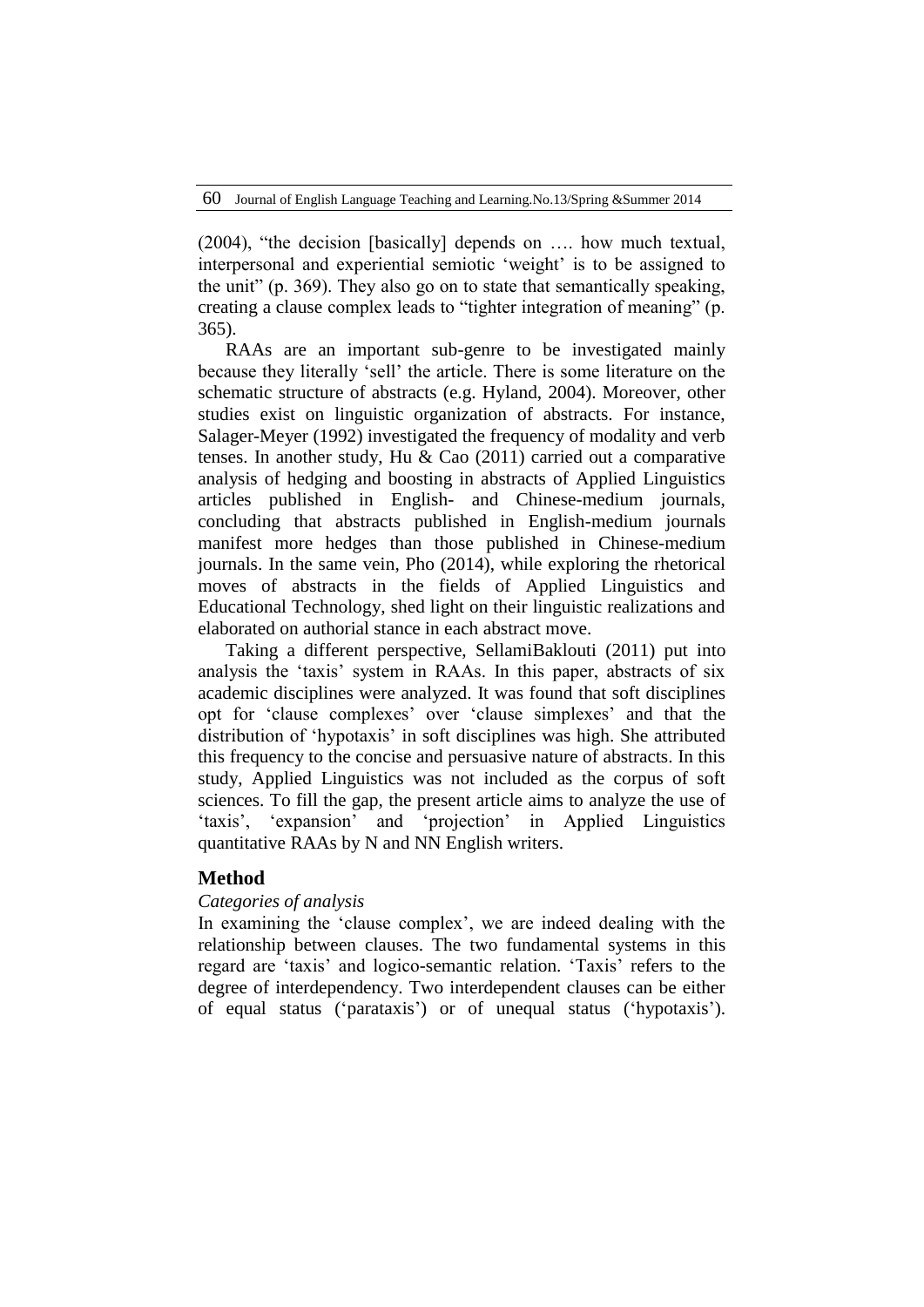| Clause Complexity in Applied Linguistics Research Article |  |
|-----------------------------------------------------------|--|
|-----------------------------------------------------------|--|

Although most 'clause complexes' are linear, internal bracketing ("nesting") can sometimes occur. According to Halliday & Matthiessen (2004) 'nesting' is "where what is being linked by a logico-semantic relation is not a single clause but rather a 'subcomplex'– a clause nexus in its own right"  $(p.376)$ . Though elaborately defined, "nesting" has not been explicitly mentioned as the third type of "taxis". As perceived by the researcher, "nesting" is qualified to be a type of "taxis" and in this study it is considered to be so.

"Expansion", the first type of logico-semantic relation, occurs when one clause expands another by elaborating its existing structure, extending it by addition or replacement and (or) enhancing its environment. "Projection", the second type of logico-semantic relation, happens when the secondary clause is projected through the primary clause. It is of two kinds of "idea" and "locution", which occur when one clause is presented by another as a construction of meaning and wording, respectively. Table 1 illustrates the basic types of "clause complex' and their notations.

Table 1

|                         |             | parataxis    | hypotaxis                                       | nesting                         |
|-------------------------|-------------|--------------|-------------------------------------------------|---------------------------------|
| expansion<br>projection | elaboration | $1 = 2$      | $(\alpha = \beta) / (\exists \beta \alpha)$     | The notation                    |
|                         | extension   | $1 + 2$      | $(\alpha + \beta) / (+\beta \alpha)$            | depends on<br>what type of      |
|                         | enhancement | $1 \times 2$ | $(\alpha \times \beta) / (\times \beta \alpha)$ | sub-complex<br>is nested in     |
|                         | idea        | $1 \tcdot 2$ | $(\alpha \ \beta) / (\beta \ \alpha)$           | the major<br>clause<br>complex. |
|                         | locution    |              | $(\alpha$ " $\beta$ )/(" $\beta$ $\alpha$ )     |                                 |

*The basic types of 'clause complex' and their notations*

 Here are some examples taken from the corpus of this study: (nesting) Abs. 1

 $\alpha$  ||| At the beginning and end of the semester, both groups took a language proficiency test

 $\times \beta$  || to ensure their homogeneity,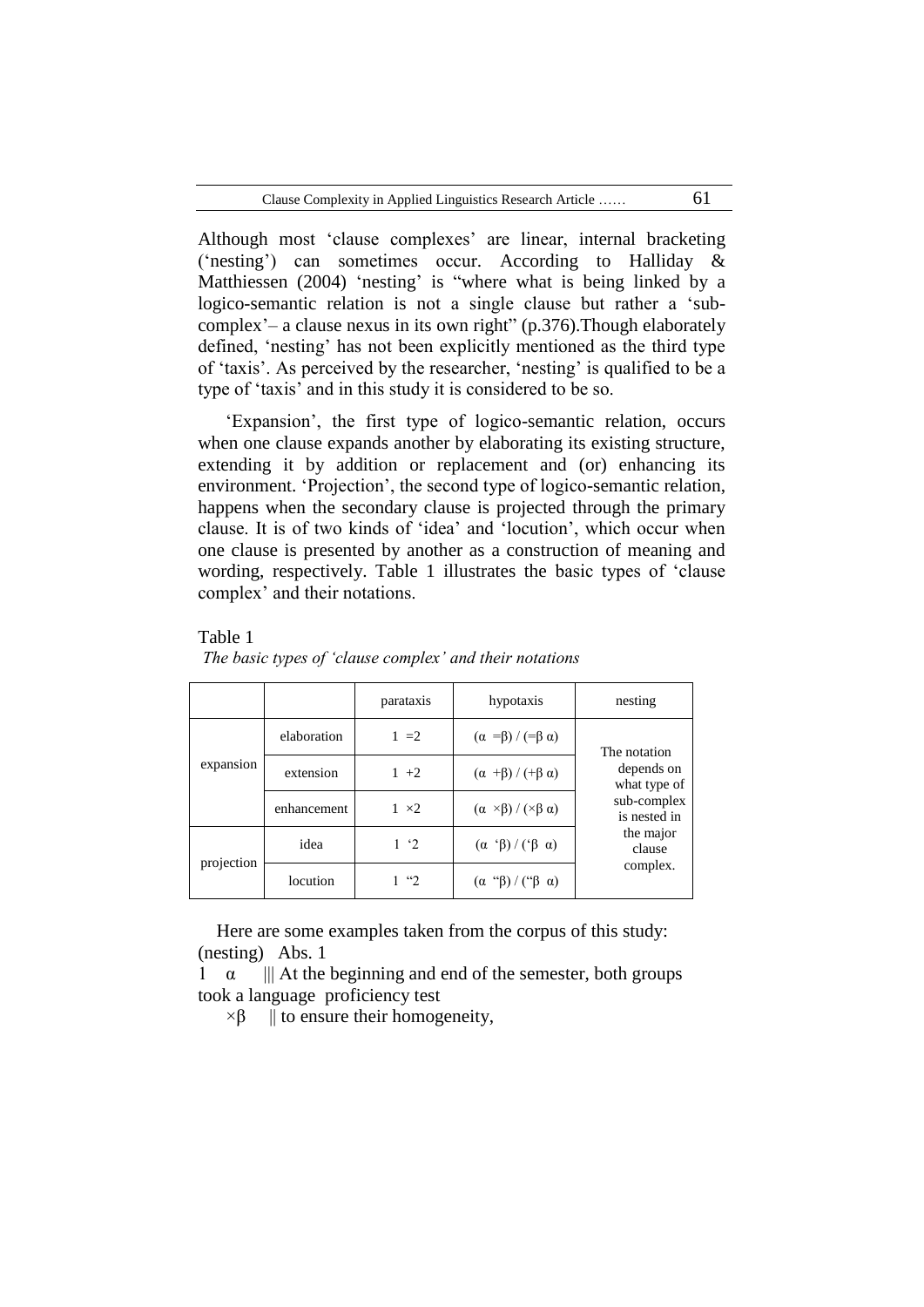$+2$  || and completed a questionnaires regarding motivation.||| (hypotactic – elaboration) Abs. 11

 $\alpha$  ||| Newly entering students (n=88) completed a Yes/No test,  $=$ β ||which measured accuracy and speed of response, and a school placement battery consisting of grammar, writing, speaking and listening measures. |||

 Some "expansion" makers such as and, but, yet etc. can realize either 'elaboration', 'extension' or 'enhancement'. Analyzing these markers with two or more senses are tricky. According to Halliday & Matthiessen (2013), the best way to analyze them is to investigate their close agnates and categorize them in one of "elaboration", 'extension' and 'enhancement' accordingly. Another problematic area is the clauses without conjunctive markers. Here again they suggest finding the nearest agnate clause.

#### *Corpus*

The corpus under study comprises 20 Applied Linguistics articles (10 by NN English writers and 10 by N English writers on the sub-fields of Discourse Analysis and Language Assessment) that were mainly downloaded from Science Direct and some open-access global and local journals. The corpus is selected in a way that we have only quantitative research articles, which categorizes the corpus into two groups: NN quantitative and N quantitative. The corresponding authors were emailed in order to make certain that they are N or NN English speakers.

#### *Research questions*

1. Are there any significant differences in the frequency of the use of "taxis" in the abstract section of quantitative Applied Linguistics research articles by native and non-native English writers?

2. Are there any significant differences in the frequency of the use of "expansion" in the abstract section of quantitative Applied Linguistics research articles by native and non-native English writers?

3. Are there any significant differences in the frequency of the use of "projection" in the abstract section of quantitative Applied Linguistics research articles by native and non-native English writers?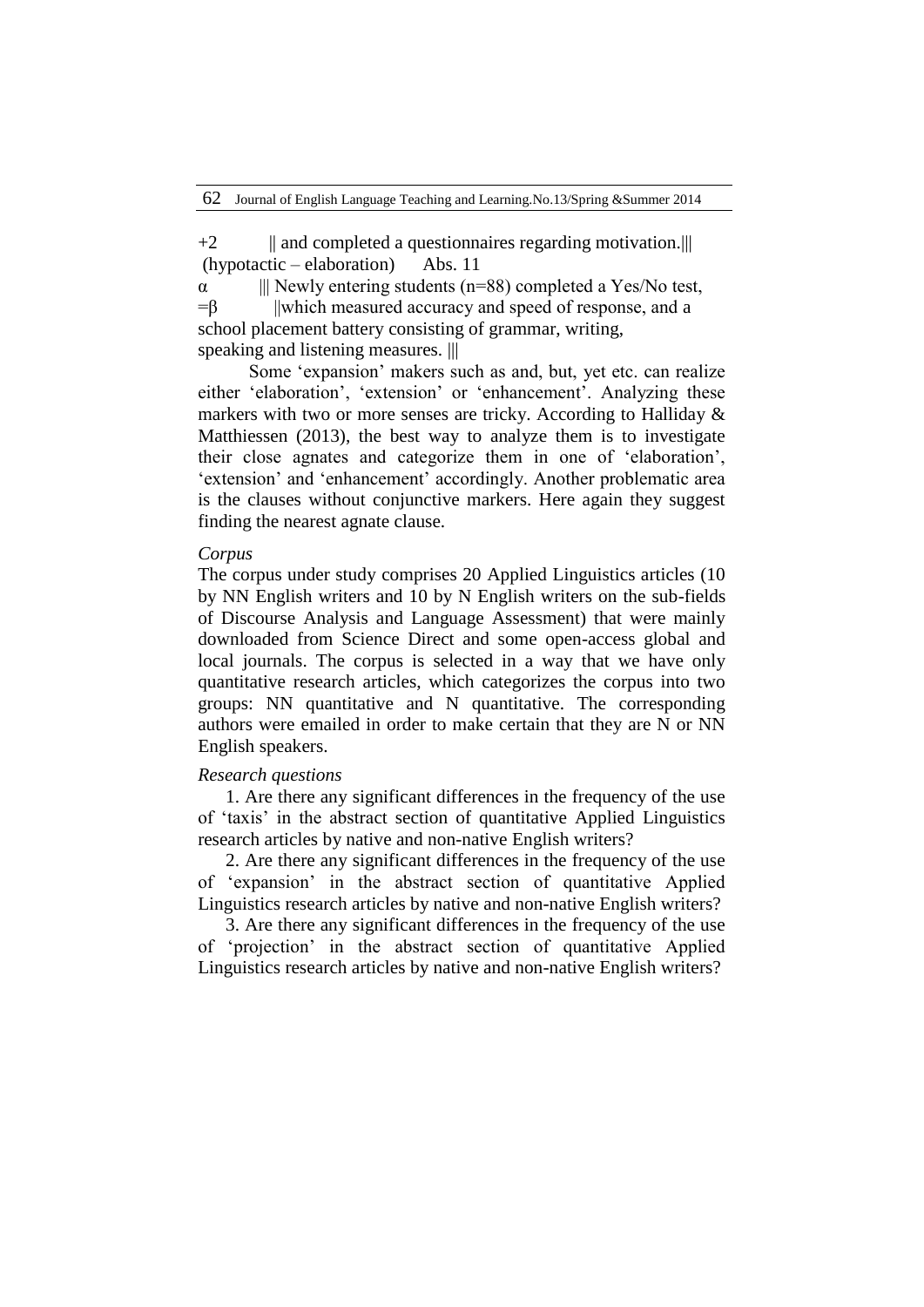4. What types of 'taxis', 'expansion', and 'projection' are frequently used in the abstract section of quantitative Applied Linguistics research articles by native and non-native English write

### *Procedures*

After the 20 appropriate articles were gathered, they were electronically stored and manually annotated. To make the abstract sections comparable the number of 'taxis', 'expansion', 'projection' and their types were calculated per 100 words. Then in order to do both descriptive and inferential statistics SPSS 20 was run. Since the data were not normally distributed, the non-parametric tool called Mann-Whitney U test was conducted. (The alpha level for this study was preset at  $p < .05$ ).

## **Results**

To address our research questions both inferential and descriptive statistics were conducted. At first, the result of inferential statistics is provided. Then the results of descriptive statistics mainly to answer research question 4 will be summarized.

### *Inferential statistics*

After obtaining per-100-word data, the researcher used Mann-Whitney U test. The results revealed that there is no significant difference in the use of "taxis" and "expansion" in Applied Linguistics RAAs by Ns and NNs (see Tables 2 and 3).As for the use of "projection", on the other hand, the results showed a significant difference (see Table 3).

Table 2

*Mann- Whitney U test on 'taxis' in N and NN abstracts*

|                                  | Taxis      |
|----------------------------------|------------|
| Mann-Whitney U                   | 33.500     |
| Wilcoxon W                       | 88.500     |
| Z                                | $-1.248$   |
| Asymp. Sig. (2-tailed)           | .212       |
| Exact Sig. $[2*(1-tailed Sig.)]$ | $.218^{b}$ |

a. Grouping Variable: Nationality

b. Not corrected for ties.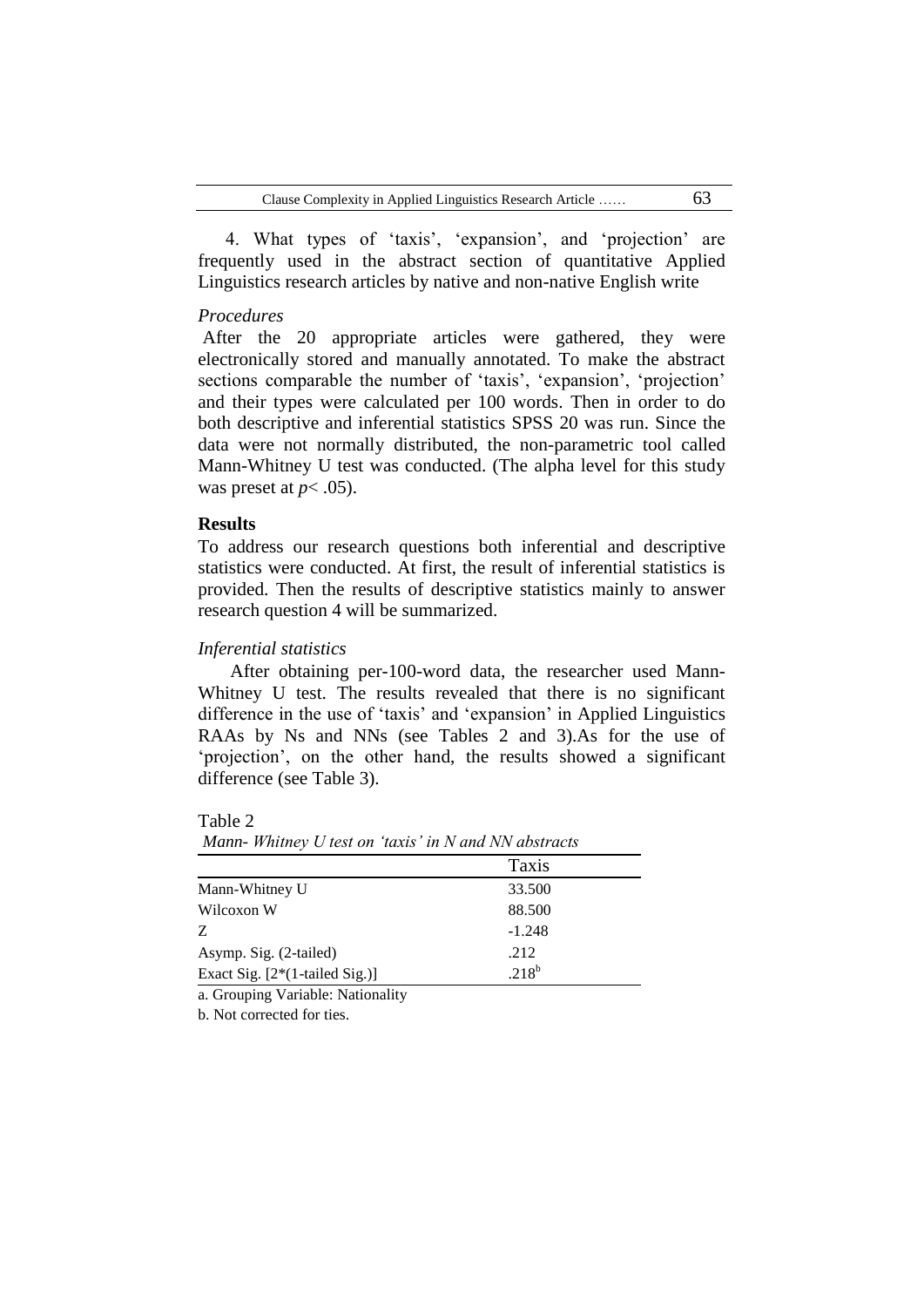64 Journal of English Language Teaching and Learning.No.13/Spring &Summer 2014

| Mann-Whitney $U$ test on 'expansion' in $N$ and $NN$ abstracts |                |  |  |  |
|----------------------------------------------------------------|----------------|--|--|--|
|                                                                | Expansion      |  |  |  |
| Mann-Whitney U                                                 | 25.500         |  |  |  |
| Wilcoxon W                                                     | 80.500         |  |  |  |
| Z                                                              | $-1.854$       |  |  |  |
| Asymp. Sig. (2-tailed)                                         | .064           |  |  |  |
| Exact Sig. $[2*(1-tailed Sig.)]$                               | $.063^{\rm b}$ |  |  |  |

a. Grouping Variable: Nationality

b. Not corrected for ties.

Table 3

Table 4 *Mann-Whitney U test on 'projection' in N and NN abstracts*

|                                  | Projection        |
|----------------------------------|-------------------|
| Mann-Whitney U                   | 11.500            |
| Wilcoxon W                       | 66.500            |
| Z                                | $-3.110$          |
| Asymp. Sig. (2-tailed)           | .002              |
| Exact Sig. $[2*(1-tailed Sig.)]$ | .002 <sup>b</sup> |

a. Grouping Variable: Nationality

b. Not corrected for ties.

Tables 5and 6 display the results of descriptive analysis of the use of the types of "taxis", "expansion" and "projection" in abstracts of research articles by N and NN writers, respectively. The mean scores in these tables are used to compare these two groups.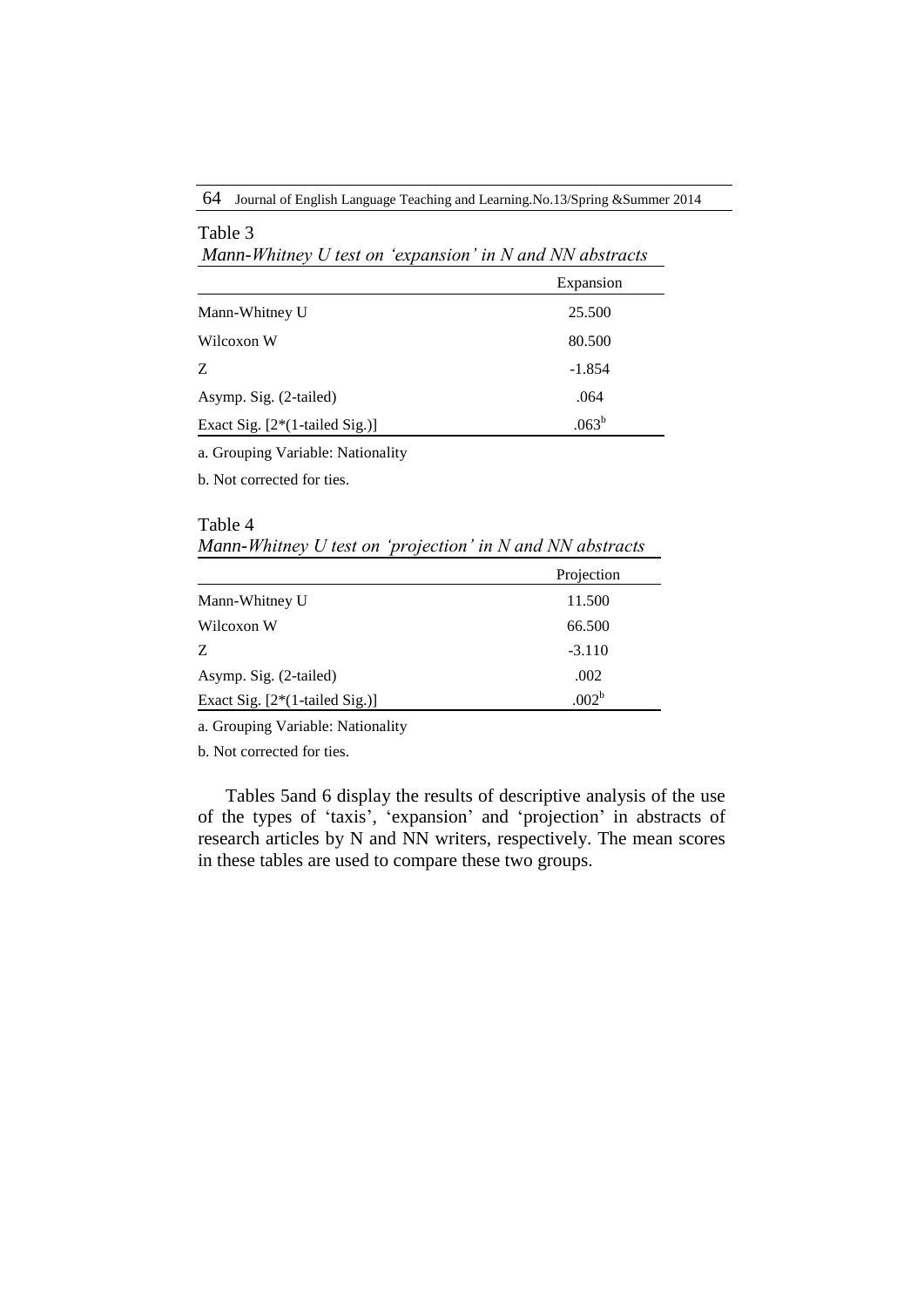Table 5 *Descriptive Statistics of 'taxis', 'expansion', and 'projection' types in N abstracts*

|                    | N  | Min | Max  | Mean   | Std. Deviation |
|--------------------|----|-----|------|--------|----------------|
| Parataxis          | 10 | .00 | 1.34 | .5140  | .43983         |
| <b>Hypotaxis</b>   | 10 | .00 | 2.19 | 1.1750 | .76914         |
| Nesting            | 10 | .00 | 1.67 | .9850  | .57324         |
| Elaboration        | 10 | .00 | .67  | .2510  | .28294         |
| Extension          | 10 | .00 | .68  | .3200  | .29803         |
| Enhancement        | 10 | .00 | 2.19 | 1.0160 | .76674         |
| Idea               | 10 | .00 | .52  | .0520  | .16444         |
| Locution           | 10 | .00 | .52  | .0520  | .16444         |
| Valid N (listwise) | 10 |     |      |        |                |

As illustrated in Figure 1, in terms of "taxis" NN English writers draw on mostly 'hypotaxis', in terms of 'expansion' they use 'enhancement' and as for 'projection' they deploy 'locution'. In the like manner, 'hypotaxis' and 'enhancement' are deployed as the most frequently used types of "taxis" and "expansion" by N English writers. However, they use an equal number of 'idea' and 'locution' when writing quantitative abstracts. Moreover, this figure shows that 'parataxis', 'extension' and 'idea' are the least frequently used types of "taxis", "expansion" and "projection" both by N and NN writers.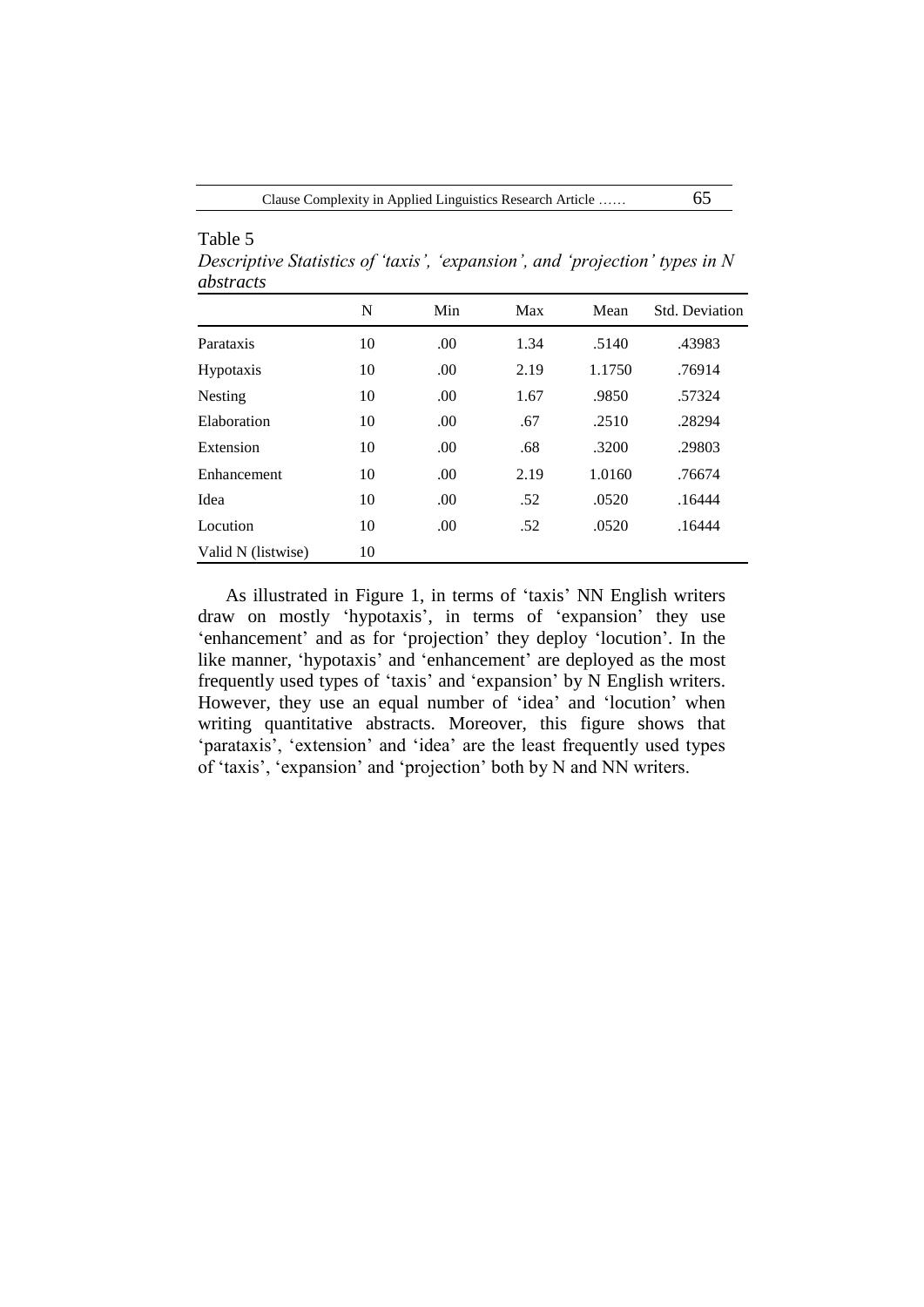| in NN abstracts    |    |      |      |        |                       |
|--------------------|----|------|------|--------|-----------------------|
|                    | N  | Min  | Max  | Mean   | <b>Std. Deviation</b> |
| Parataxis          | 10 | .00. | 1.00 | .2870  | .41129                |
| <b>Hypotaxis</b>   | 10 | .50  | 2.70 | 1.5660 | .69175                |
| Nesting            | 10 | .00  | .98  | .4140  | .38382                |
| Elaboration        | 10 | .00. | .98  | .2560  | .36096                |
| Extension          | 10 | .00. | .72  | .1680  | .27844                |
| Enhancement        | 10 | .00  | 1.94 | .4930  | .59442                |
| Idea               | 10 | .00. | .65  | .1180  | .25037                |
| Locution           | 10 | .00. | 1.59 | .8180  | .45692                |
| Valid N (listwise) | 10 |      |      |        |                       |

Table 6 *Descriptive Statistics of 'taxis', 'expansion' and 'projection' types* 



*Figure 1.* Mean scores of 'taxis', 'expansion' and 'projection' types by N vs. NN abstracts

# **Discussion and Conclusion**

This study aimed to a) determine whether there are significant differences in the use of 'taxis', 'expansion' and 'projection' in the quantitative Applied Linguistics RAAs by N and NN writers; b)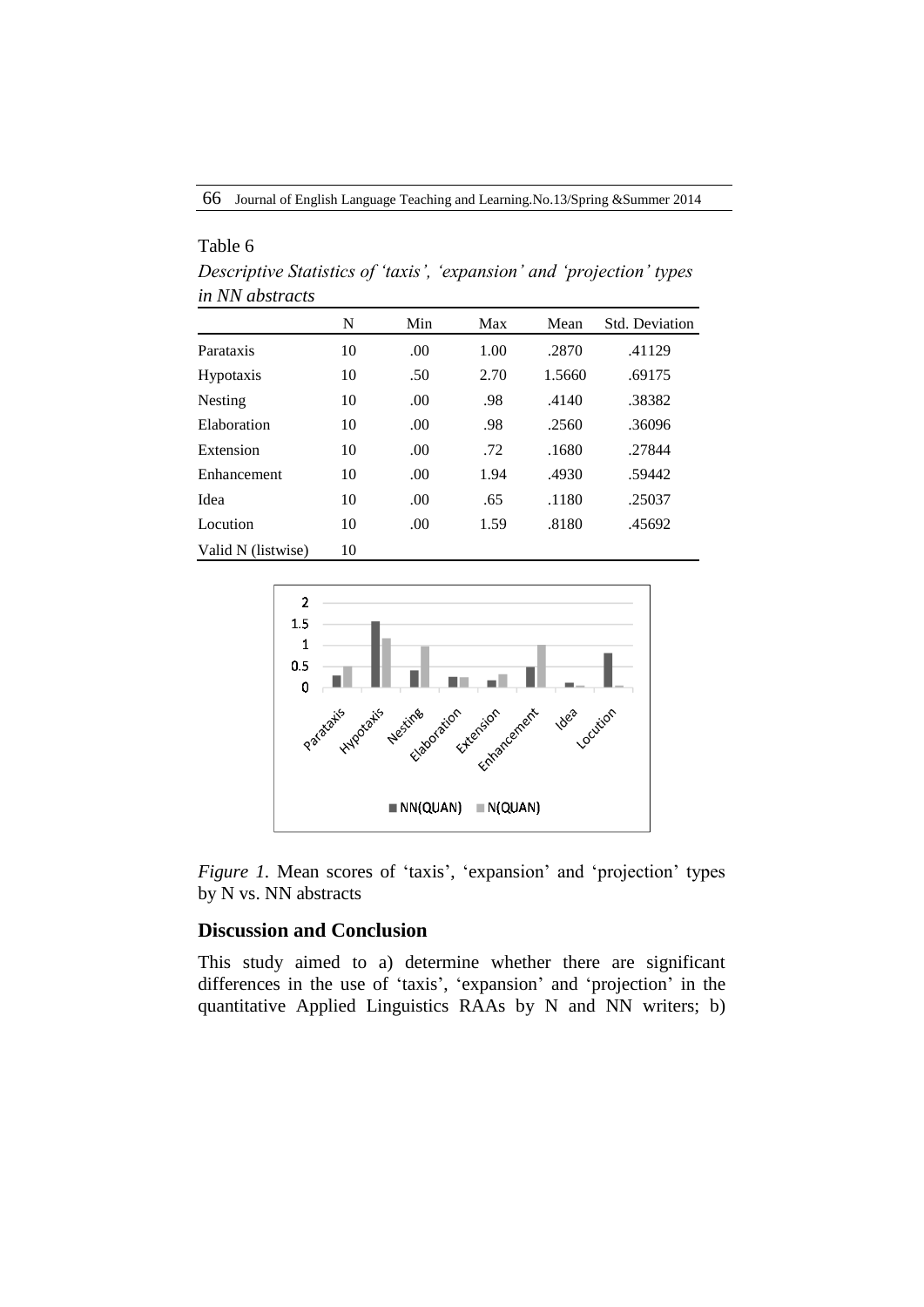discover the most frequently used types of 'taxis', 'expansion' and "projection" by Ns and NNs in RAAs of quantitative articles. The results revealed that the distribution of 'taxis' and 'expansion' is the same between N and NN abstracts. The fact that natives and nonnatives draw on the same number of 'taxis' suggests that both of them resort to "tighter integration of meaning" to the same extent (Halliday and Matthiessen, 2004, p. 365).

Based on the results achieved from this study, there is a significant difference in the "projection" use of abstracts by Ns and NNs. Comparing the abstracts of soft and hard sciences, Sellami Baklouti (2011) stated that in the abstracts of soft disciplines including "Linguistics" the findings are presented in the form of nominal "thatclauses" which are projected by act verbs. She attributed this to the fact that in soft disciplines writers need "to express their voice and to show the originality of their papers by highlighting their own papers' contributions" (p. 517). She also pointed out that this is not necessary in hard disciplines since the findings are presented in an impersonal way. The present study further specifies this finding by revealing that in the field of Applied Linguistics as a soft discipline NNs tend to emphasize the findings more.

In the light of the results, within 'projection', 'locution' is the most typical type used by NNs in abstracts. Ns, on the other hand, deploy an equal number of "locution" and "idea". First of all, these findings are in line with those of Halliday & Matthiessen (2013) that "locution" is more common type than "idea". In other words, verbal quoting and reporting outnumber their mental counterparts. As a logical explanation, due to the persuasive nature of the abstract sub-genre, the findings are mostly the writes' own results.

The results also demonstrated that NNs in quantitative RAAs use 'hypotaxis' and 'enhancement' as the most frequent types of 'taxis' and "expansion", respectively. The mentioned types are also true for the natives. Sellami Baklouti (2011) stressed that irrespective of the disciplines being hard or soft 'hypotaxis' is the most frequently used type of "taxis" in abstracts. This study further states that irrespective of the writer's nationality 'hypotaxis' is the most frequent type of 'taxis' used in quantitative abstracts. In RAAs due to their compact nature concise wording is highly needed. In other words, there is a felt need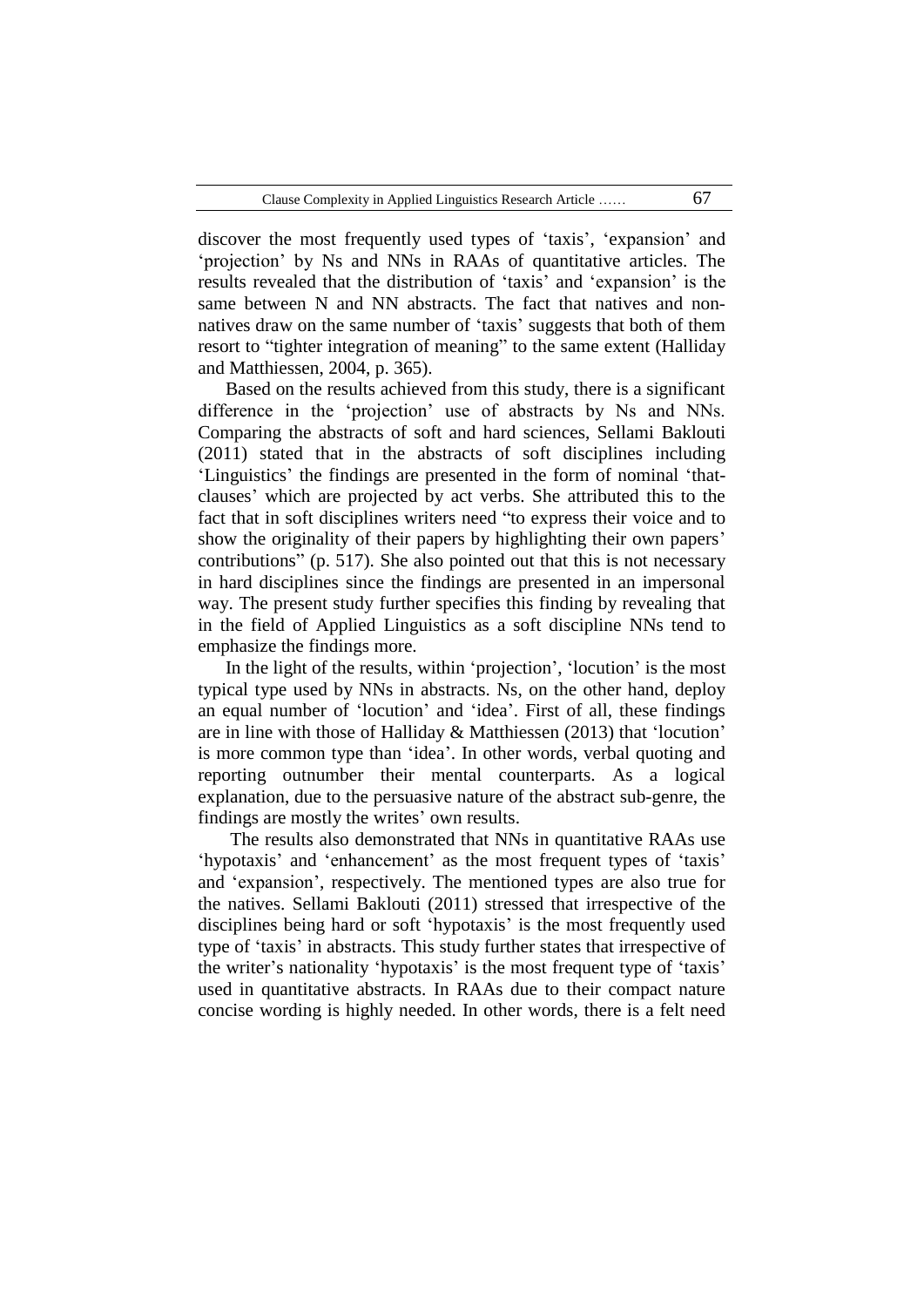for writers, N or NN, to include as much information as possible while meeting the conciseness requirement of abstracts. To this end, "hypotaxis" appears to be a suitable structural choice. Broadly speaking, this finding is not in line with that of Halliday & Matthiessen (2013). While they based on the 6,832 clause nexuses in spoken and written texts from a wide range of registers showed that "parataxis" and "hypotaxis" are approximately equally frequent, the findings of this study reveal that "hypotaxis" outnumber "parataxis" in written (RA) genre. The variation found may be due to the various genres from which they drew their findings.

'Enhancement' is the most frequently used type of 'expansion' by both Ns and NNs. Sellami Baklouti (2011) showed that authors of soft RAAs tend more to highlight their results by writing about the cause, the means and the effect. Since "enhancement" has these three among its categories, it can be concluded that 'enhancement' is used more in soft RAAs. In this regard, the finding that Ns and NNs in the field of Applied Linguistics (as a type of soft science) draw on "enhancement" is justified. In fact, it can be said that both Ns and NNs follow this convention of abstract writing in soft sciences.

The findings of this study contribute to better understanding of the nature of "clause complexes" and the justification of their use in RAAs by Ns and NNs in so far as the literature is available. Moreover, it does a lot to encourage further research. For one, the same study can be carried out concerning other sections of RAs. It would also be informative to put into comparative analysis the sections of both quantitative and qualitative RAs.

## **Acknowledgement**

It should be noted that this paper is part of an overall M.A. thesis to be presented to the English Department, the University of Tabriz.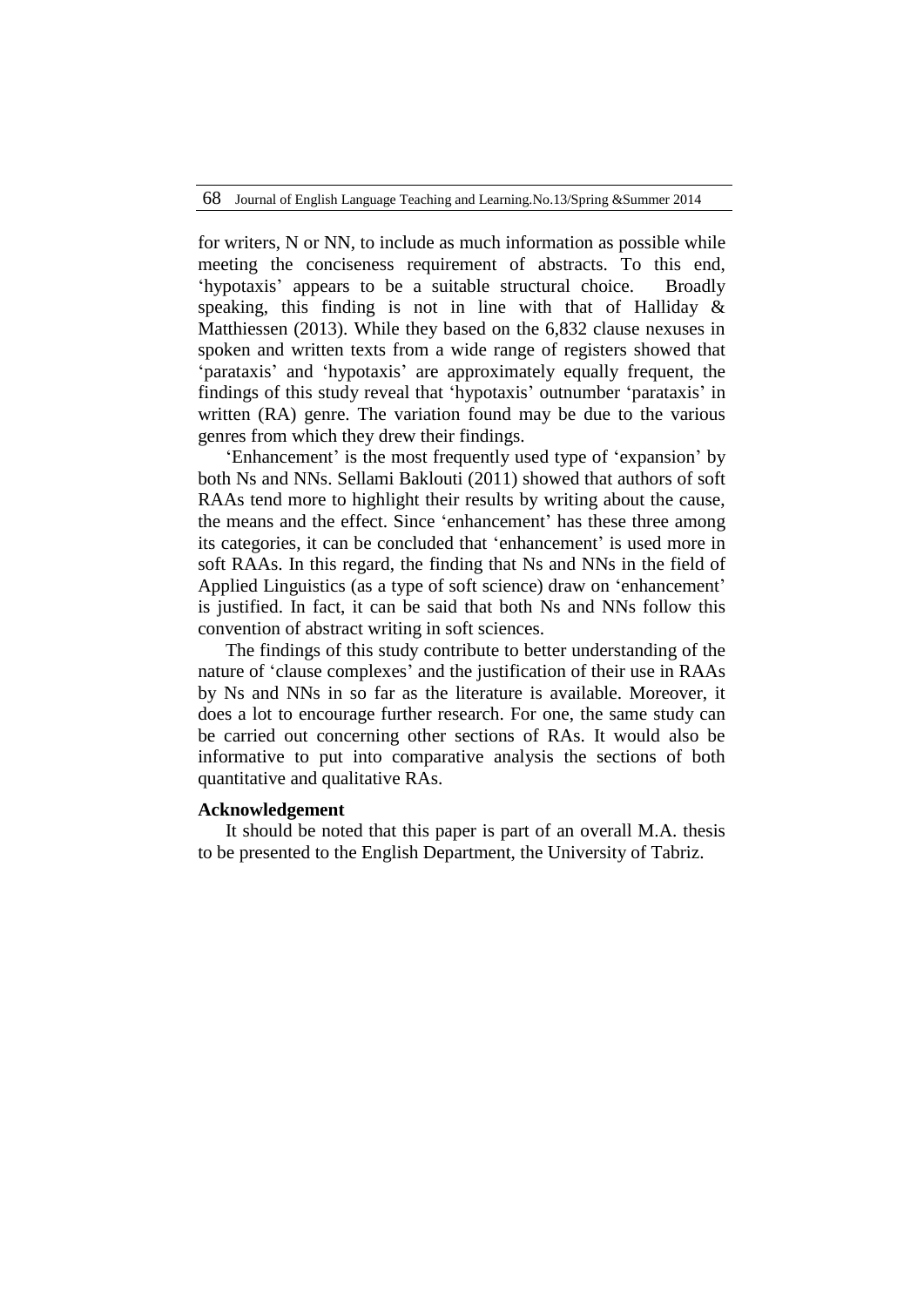### **References**

- Eggins, S. (1994). *An introduction to systemic functional linguistics*. London: Continuum.
- Halliday, M. A. K. (1994). *An introduction to functional grammar*   $(2<sup>nd</sup>ed.)$ . London: Edward Arnold.
- Halliday, M. A. K. & Matthiessen, C. M. I. M. (2004). *An introduction to functional grammar* (3<sup>rd</sup>ed.). London: Arnold.
	- ------------------------------------- (2013). *An introduction to functional grammar* (4<sup>th</sup>ed.). Retrieved April 7<sup>th</sup>, 2013 from http://books.google.com/books/about/Halliday\_s\_Introduction\_to\_ Functional\_Gr.html?id=odUqAAAAQBAJ
- Holmes, R. (2013). Genre analysis and the social sciences: an investigation of the structure of research article discussion sections in three disciplines. *E-reflection an International Multidisciplinary Peer Reviewed Journal*, 2(5), 189 – 213.
- Hu, G. & Cao, F. (2011). Hedging and boosting in abstracts of applied linguistics articles: a comparative study of English- and Chinesemedium journals. *Journal of Pragmatics*, 43, 2795 – 2809.
- Hyland, K. (2004). *Disciplinary discourses: social interactions in academic writing*. Ann Arbor: University of Michigan Press.
- Lim, J. M. H. (2006). Method sections of management research article: a pedagogically motivated qualitative study. *English for Specific Purposes*, 25(3), 282 – 309.
- -------------------- (2010). Commenting on research results in applied linguistics and education: a comparative genre-based investigation. *Journal of English for academic Purposes*, 9, 280 – 294.
- Malinowski, B. (1935). *Coral gardens and their magic*. London: Allen and Unwin.
- Martin, J. (2010). Language, register and genre, in C. Coffin, T. Lillis& k. O"Halloran (eds.), *Applied linguistics methods a reader* (pp.  $12 - 32$ ). London: Routledge.
- Martin, J. R., Matthiessen, C. M. I. M. & Painter, C. (1997). *Working with functional grammar.* London, Arnold.
- Martínez, I.A. (2005). Native and non-native writers' use of first person pronouns in the different sections of biology research articles in English. *Journal of Second Language Writing*, 14, 174–190.